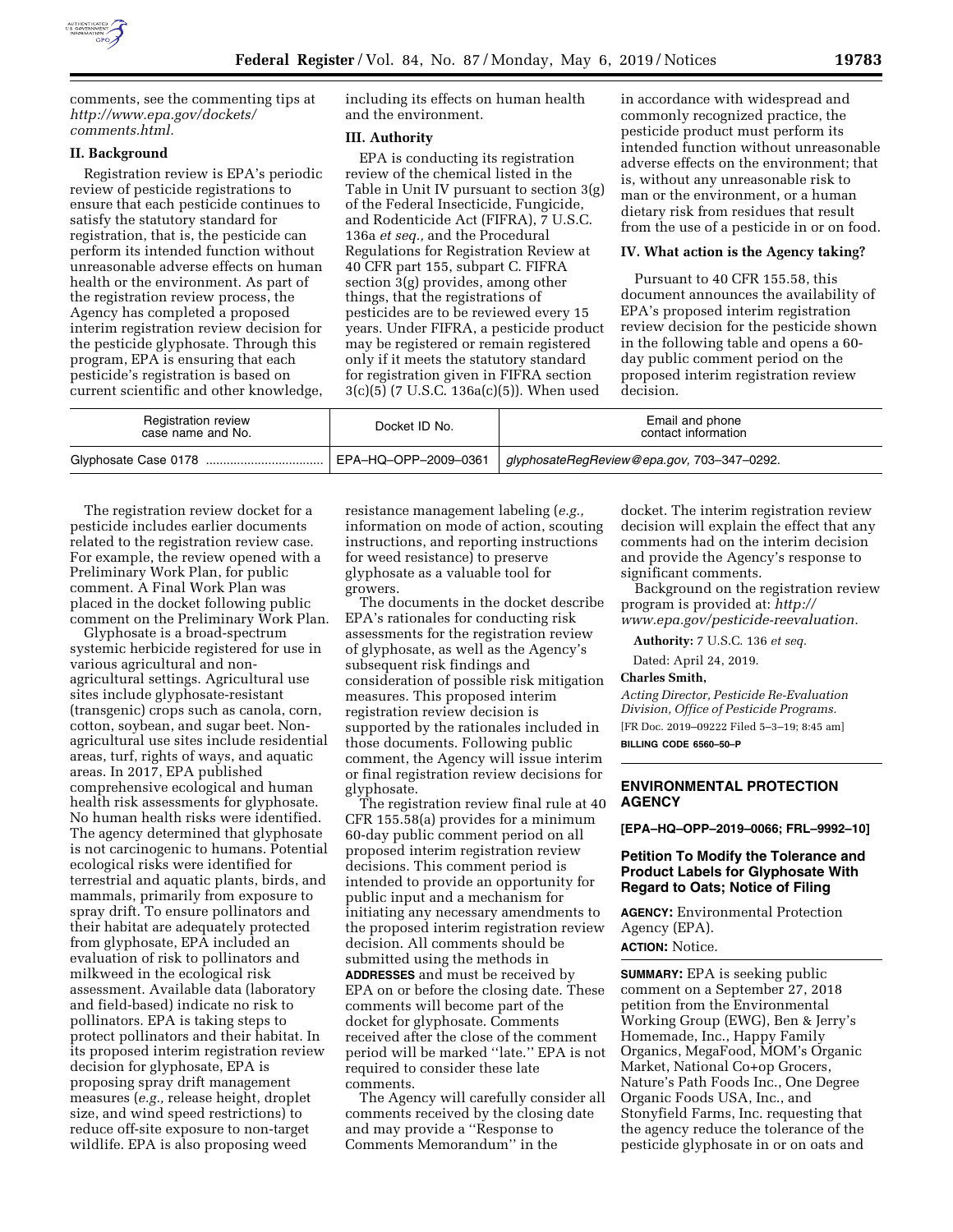require glyphosate-containing product labels to explicitly prohibit preharvest use on oats. The petitioners have submitted this petition under the Federal Food, Drug, and Cosmetic Act (FFDCA) and the Administrative Procedure Act (APA) and as comments for consideration during the registration review of glyphosate under the Federal Insecticide, Fungicide, and Rodenticide Act (FIFRA).

**DATES:** Comments must be received on or before June 5, 2019.

**ADDRESSES:** Submit your comments, identified by docket identification (ID) number EPA–HQ–OPP–2019–0066, by one of the following methods:

• *Federal eRulemaking Portal: [http://](http://www.regulations.gov)  [www.regulations.gov.](http://www.regulations.gov)* Follow the online instructions for submitting comments. Do not submit electronically any information you consider to be Confidential Business Information (CBI) or other information whose disclosure is restricted by statute.

• *Mail:* OPP Docket, Environmental Protection Agency Docket Center (EPA/ DC), (28221T), 1200 Pennsylvania Ave., NW, Washington, DC 20460–0001.

• *Hand Delivery:* To make special arrangements for hand delivery or delivery of boxed information, please follow the instructions at *[http://](http://www.epa.gov/dockets/contacts.html) [www.epa.gov/dockets/contacts.html.](http://www.epa.gov/dockets/contacts.html)*  Additional instructions on commenting or visiting the docket, along with more information about dockets generally, is available at *[http://www.epa.gov/](http://www.epa.gov/dockets) [dockets.](http://www.epa.gov/dockets)* 

**FOR FURTHER INFORMATION CONTACT:** 

Khue Nguyen, Pesticide Re-evaluation Division (7508P), Office of Pesticide Programs, Environmental Protection Agency, 1200 Pennsylvania Ave. NW, Washington, DC 20460–0001; main telephone number: 703–347–0248; email address: *[nguyen.khue@epa.gov.](mailto:nguyen.khue@epa.gov)*  **SUPPLEMENTARY INFORMATION:** 

#### **I. General Information**

#### *A. Does this action apply to me?*

This action is directed to the public in general, and may be of interest to a wide range of stakeholders, including environmental, human health, and agricultural advocates, the chemical industry, pesticide users, agricultural producers, food manufacturers, pesticide manufacturers, and members of the public interested in the sale, distribution, or use of pesticides. The following list of North American Industrial Classification System (NAICS) codes is not intended to be exhaustive, but rather provides a guide to help readers determine whether this document applies to them. Potentially affected entities may include:

• Crop production (NAICS code 111). • Animal production (NAICS code 112).

• Food manufacturing (NAICS code 311).

• Pesticide manufacturing (NAICS code 32532).

# *B. What should I consider as I prepare my comments for EPA?*

1. *Submitting CBI.* Do not submit this information to EPA through regulations.gov or email. Clearly mark the part or all of the information that you claim to be CBI. For CBI information in a disk or CD–ROM that you mail to EPA, mark the outside of the disk or CD–ROM as CBI and then identify electronically within the disk or CD–ROM the specific information that is claimed as CBI. In addition to one complete version of the comment that includes information claimed as CBI, a copy of the comment that does not contain the information claimed as CBI must be submitted for inclusion in the public docket. Information so marked will not be disclosed except in accordance with procedures set forth in 40 CFR part 2.

2. *Tips for preparing your comments.*  When preparing and submitting your comments, see the commenting tips at *[http://www.epa.gov/dockets/](http://www.epa.gov/dockets/comments.html)  [comments.html.](http://www.epa.gov/dockets/comments.html)* 

3. *Environmental justice.* EPA seeks to achieve environmental justice, the fair treatment and meaningful involvement of any group, including minority and/or low-income populations, in the development, implementation, and enforcement of environmental laws, regulations, and policies. To help address potential environmental justice issues, the Agency seeks information on any groups or segments of the population who, as a result of their location, cultural practices, or other factors, may have atypical or disproportionately high and adverse human health impacts or environmental effects from exposure to the pesticides discussed in this document, compared to the general population.

#### **II. What action is the Agency taking?**

EPA seeks public comment during the next 30 days on a pesticide petition dated September 27, 2018 (available in docket number EPA–HQ–OPP–2019– 0066 at *<http://www.regulations.gov>*) from the EWG, Ben & Jerry's Homemade, Inc., Happy Family Organics, MegaFood, MOM's Organic Market, National Co+op Grocers, Nature's Path Foods Inc., One Degree Organic Foods USA, Inc., and Stonyfield Farms, Inc. The petitioners request that EPA reduce the glyphosate

tolerance for oats from 30 parts per million (ppm) to 0.1 ppm and prohibit preharvest use on oats. The petition also requests that EPA require glyphosatecontaining product labels to explicitly prohibit the use of glyphosate as a preharvest dessicant on oats. The petition is filed pursuant to section 408 of the FFDCA and section 553(e) of the Administrative Procedures Act.

As part of their petition, the petitioners have submitted results of residue testing from the EWG of glyphosate levels in various granola, instant oat, breakfast cereal, and snack commodities. The petitioners claim that glyphosate is a possible carcinogen and that the current 30 ppm glyphosate tolerance on oats is not adequately protective of children. In addition, the petitioners request revisions to glyphosate labels that they believe will reduce the potential for children's dietary exposure to glyphosate in oat products.

Background materials related to the FIFRA Scientific Advisory Panel (SAP) meeting to discuss the carcinogenic potential of glyphosate, including the transcript, the March 16, 2017 ''*Transmission of Meeting Minutes and Final Report of the December 13–16, 2016 FIFRA SAP Meeting Held to Consider and Review Scientific Issues Associated with EPA's Evaluation of the Carcinogenic Potential of Glyphosate*''*,*  and EPA's December 12, 2017 ''*Response to the Final Report of the Federal Insecticide, Fungicide, and Rodenticide Act Scientific Advisory Panel (FIFRA SAP) on the Evaluation of the Human Carcinogenic Potential of Glyphosate*'' are available online at: *[https://cfpub.epa.gov/si/si](https://cfpub.epa.gov/si/si_public_record_Report.cfm?Lab=OPP&dirEntryId=337935)*\_*public*\_ *record*\_*[Report.cfm?Lab=OPP&dirEntry](https://cfpub.epa.gov/si/si_public_record_Report.cfm?Lab=OPP&dirEntryId=337935) [Id=337935.](https://cfpub.epa.gov/si/si_public_record_Report.cfm?Lab=OPP&dirEntryId=337935)* 

EPA's December 12, 2017 ''*Revised Glyphosate Issue Paper: Evaluation of Carcinogenic Potential,* its December 12, 2017 *Glyphosate Draft Human Health Risk Assessment for Registration Review*''*,* and its September 8, 2015 ''*Registration Review—Preliminary Ecological Risk Assessment for Glyphosate and its Salts*'' are available online at: *[https://www.epa.gov/](https://www.epa.gov/ingredients-used-pesticide-products/draft-human-health-and-ecological-risk-assessments-glyphosate) [ingredients-used-pesticide-products/](https://www.epa.gov/ingredients-used-pesticide-products/draft-human-health-and-ecological-risk-assessments-glyphosate)  [draft-human-health-and-ecological-risk](https://www.epa.gov/ingredients-used-pesticide-products/draft-human-health-and-ecological-risk-assessments-glyphosate)[assessments-glyphosate.](https://www.epa.gov/ingredients-used-pesticide-products/draft-human-health-and-ecological-risk-assessments-glyphosate)* The Agency's *Proposed Interim Registration Review Decision* for glyphosate is also available for public comment in docket EPA–HQ– OPP–2009–0361 at *[http://](http://www.regulations.gov) [www.regulations.gov.](http://www.regulations.gov)*